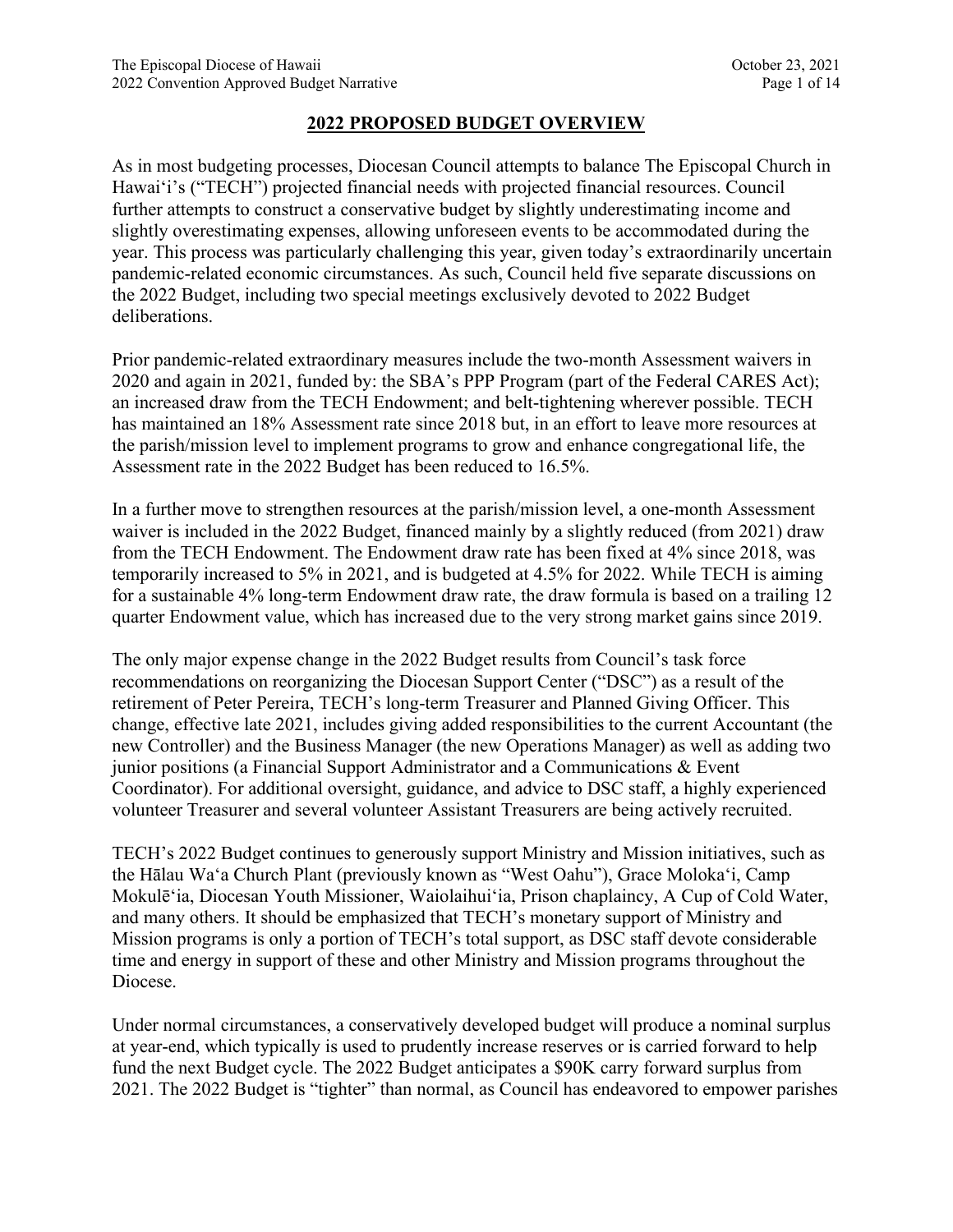and missions by lowering the assessment rate, so the planned carry forward surplus from 2022 onwards is much smaller.

## **2022 PROPOSED BUDGET SUMMARY**

TECH's Proposed 2022 Budget is balanced, with total budgeted income equaling total budgeted expenses. Given the conservative nature of the budgeting process, a nominal \$30K surplus is assumed.

**Total Income** in TECH's 2022 Budget is \$2.341 million, a slight decrease from \$2.380 million in the 2021 Budget. Net **Assessment Income** of \$1.342 million represents 57.3% of Total Income in 2022 versus 60.5% in the 2021Budget. Budgeted **Investment Income** of \$725K (31.0%) is essentially equal to the 2021 Budget amount of \$727K (30.5%), as the lower draw rate is offset by the addition of a distribution from the Waikiki Chapel Endowment Fund and the increased value of the Diocesan Portfolio. **Other Income** in the 2022 Budget, consisting primarily of Rents and Prior-Year Surplus, is \$275K (11.7%), substantially above the 2021 Budget amount of \$215K (9.0%) due to the \$90K Prior-Year Surplus.

**Total Expenses** in TECH's 2022 Budget are \$2.341 million, a slight decrease from budgeted 2021 Total Expenses of \$2.380 million. **Diocesan Organization Expenses** of \$1.741 million represent 74.4% of Total Expenses in the 2022 Budget, versus \$1.657 million (69.6%) in the 2021 Budget, mainly due to increased Capital Reserves and Outsourcing expenses. **Ministry and Mission Expenses** of \$600K represent 25.6% of Total Expenses in the 2022 Budget versus \$723K (30.4%) in the 2021 Budget, mainly due to reduced Bishop's Emergency Grants.

Line-by-line specifics by budget item, prepared by DSC staff and edited by Council, follow:

# *INCOME*

## Page 3, Line 1a: Assessments

Assessment income is the amount levied by the Convention (as authorized by Article XII of the Constitution of the Diocese) on each congregation in the Diocese of Hawai'i to support the programs and expenses of the Diocese. The projected income shown in this budget is based on a 2022 assessment rate of 16.5% of each congregation's operating income, as shown on the 2020 parochial report, page 3, line A.

## Page 3, Line 1b: COVID-19 Assessment Waiver

This was a 2-month waiver of assessment payments to the Diocese to help congregations with loss of income due to the COVID-19 pandemic in 2020 and 2021. There is a 1-month waiver projected for 2022 and none thereafter. It should be noted, however, that Diocesan Council has decided that the two Paycheck Protection Program (PPP) rounds will not be subject to assessment as the "loans" are forgiven and become "grant" income. So, in 2023, the PPP grants received in 2021will not be subject to assessment. All other pandemic related grants used for operations in any way are subject to assessment.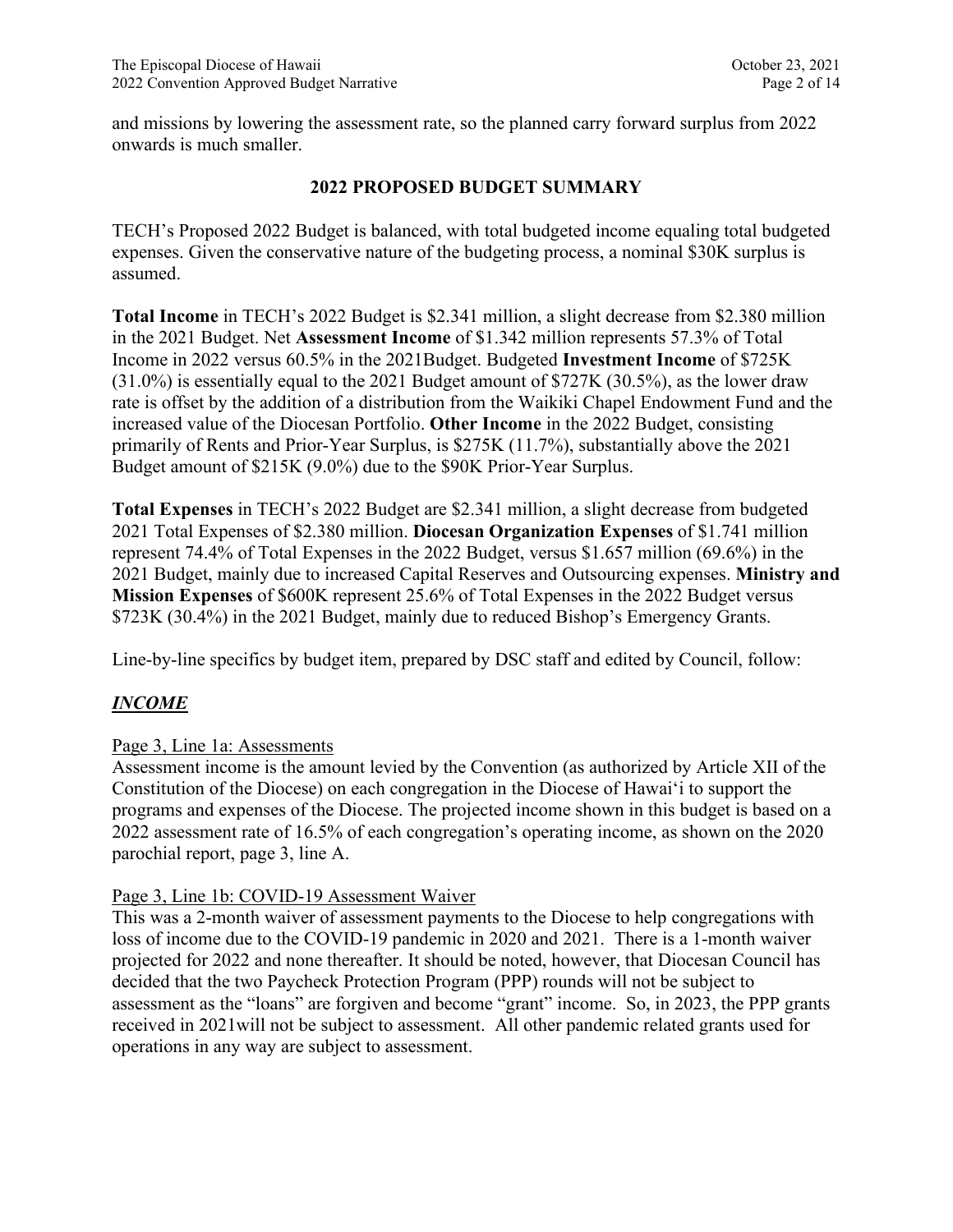## Page 3, Line 1c: Investment Income

All projected investment income is net of investment fees, both managerial and custodial. *Endowment Funds:* To estimate income from investments for 2022, the Diocese budgets and will draw 4.5% of each restricted and unrestricted endowment fund's average market value over the prior twelve quarters.

Endowment funds with 2022 distributions budgeted at 4.5% are:

- Portfolio (restricted) Income from this fund is primarily from the Episcopate Endowment Fund, and distributions are limited to the expenses related to the "Episcopate" (the Bishop.)
- Portfolio (unrestricted)
- Von Holt Fund (unrestricted)
- Helen Hagemeyer Fund (restricted) Income from this fund is restricted by the donor for support of mission churches.
- Ing Fund (unrestricted)
- MacCray Fund (Council Restricted) Income from this fund supports the Youth and Campus Missioner ministry
- Waikiki Chapel (Unrestricted).

*Trust Funds:* There are four non-endowment funds of which the Diocese is the beneficiary of investment income but has no investment management oversight.

- Catton Fund Income is restricted by the donor for needy retired church workers.
- Parke Trust Fund (Unrestricted)
- Prisanlee Fund (Unrestricted)
- Valvon Fund (Unrestricted)

## Page 3, Line 1d: Rental Income - Cluett Apartments

Rental income comes from the six units in the Diocesan-owned Cluett Apartments on the mauka side of Queen Emma Square next to St. Peter's Church. Management and tenant oversight of the Cluett Apartments is currently outsourced. Diocesan Council is researching demolition of the building (and possibly replacing with landscaping and/or parking). The budget conservatively reflects that rental income stops in mid-2022. Additional parking revenue may materialize once the plan is finalized.

### Page 3, Line 1e: Parking

Parking income is from the rental of Diocesan parking spaces on Queen Emma Square which are rented to St. Andrew's Schools and four to seven individuals.

### Page 3, Line 1f: Restricted donation- Waiolaihuiʻia School for Ministry

This represents a restricted donation received for Waiolaihuiʻia. (The Diocesan Local Ordination and Licensed Lay Ministry Formation Program).

### Page 3, Line 1g: Interest

This represents the interest earned on Diocesan cash accounts and Certificates of Deposits (CDs).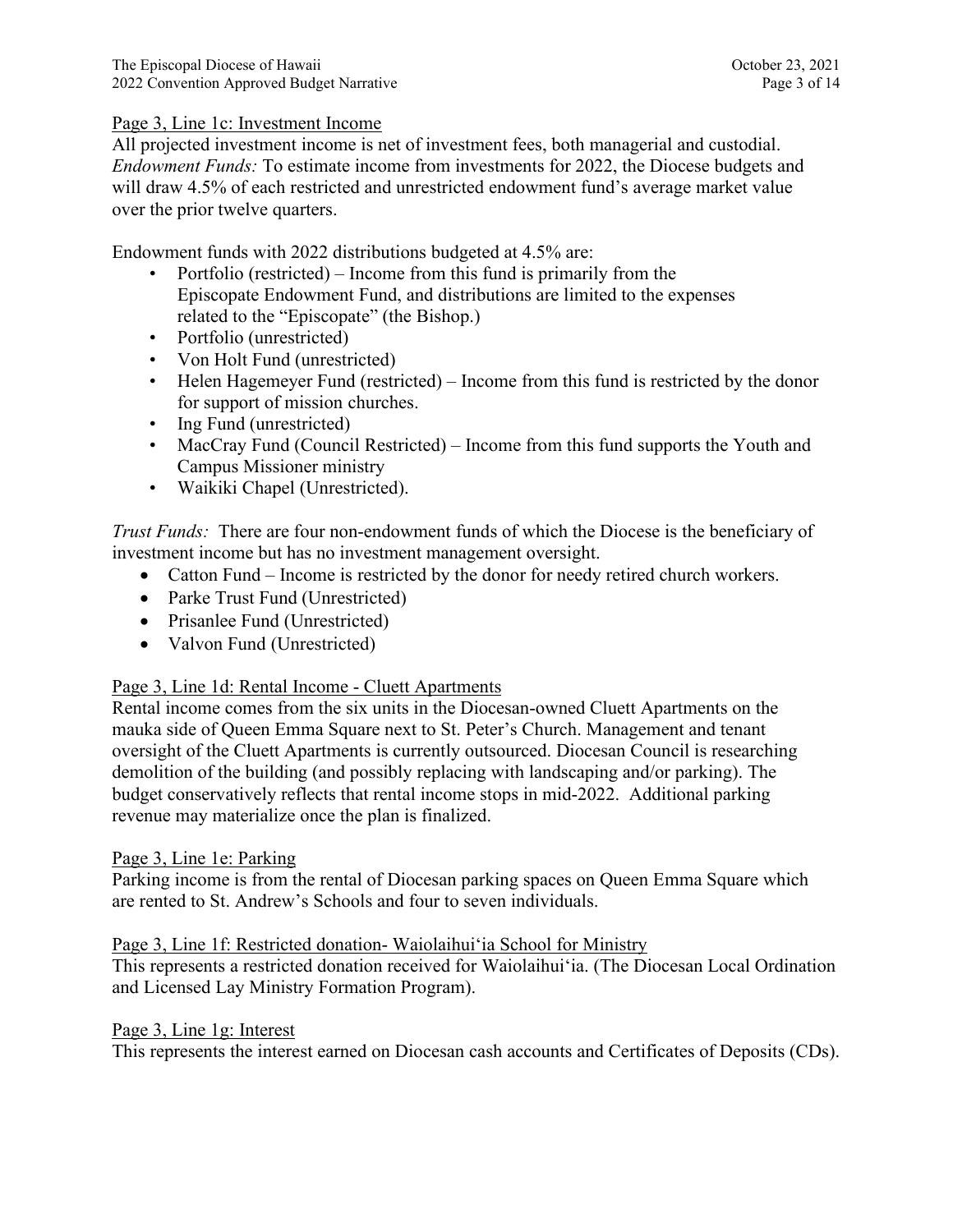### Page 3, Line 1h: Miscellaneous

Miscellaneous gifts and other income are included in this line item. This number is a "guesstimate" based on previous year's actual. There are no steady, consistent numbers for this line item.

### Page 3, Line 1i: Prior year Surplus

Estimated amount of carry forward surplus from 2021.

## *EXPENSES*

### Page 5, Line 2a: Native Hawaiian Ministry Committee

This line item is usually used for travel for individuals to attend meetings of the Anglican Indigenous Network (AIN) and other local- and church-wide indigenous ministry events. This Committee maintains close contact with other indigenous peoples and their faith communities throughout the Worldwide Anglican Communion. The every 2-year meeting was held in Hawai'i in 2019. It is also noted that this Committee has a restricted fund of \$13,000 for its work. In addition, a grant of \$4,000 has been received from The Episcopal Church for the translation of liturgical materials into ʻŌlelo Hawaiʻi. Additional funds have been allocated for the work of this Committee (and that of the Reconcilation Task Force) by Diocesan Council from a separate grant from The Episcopal Church (\$20,000 to each group).

### Page 5, Line 2b: Tongan Ministry

This line item is used to help pay for the ministry of a Tongan-speaking priest for the Tongan congregation at St. Elizabeth's Church, Honolulu.

### Page 5, Line 3a: Agreed Upon Procedures ("Audit" Expenses)– Missions

The Diocese includes in its budget the funds to pay for annual agreed upon procedures "audits" for missions. This is a national canonical requirement, coming from an action of the General Convention of the Episcopal Church. (Parishes also are canonically required to have an annual audit, but at their own expense.) Agreed upon procedures is work agreed upon between the Diocese and the auditor to review control procedures over financial and other transactions. To help offset the income lost due to Assessment waivers, this line item was reduced to zero in 2020 and for 2021. Diocesan Council approved a new policy that will take effect January 2022 and the Commission on Finance and Administration is working out the details of the process.

### Page 5, Line 3b: Calvary

The purpose of this financial support has been to assist in re-establishing Calvary as a viable Episcopal Church in Kaneohe (see [www.calvarykaneohe.org\)](http://www.calvarykaneohe.org/) following the departure of many parishioners in disagreement with the 2003 ordination of Bishop Gene Robinson and the Diocesan stance favoring an inclusive understanding of marriage. Their vicar since 2018 has served 3/4-time, and their pre-pandemic Average Sunday Attendance (ASA) was 40. The Organized Mission has rental income from a preschool, the vicarage and other denominations using the sanctuary. The subsidy is reduced in 2022 and discontinued thereafter.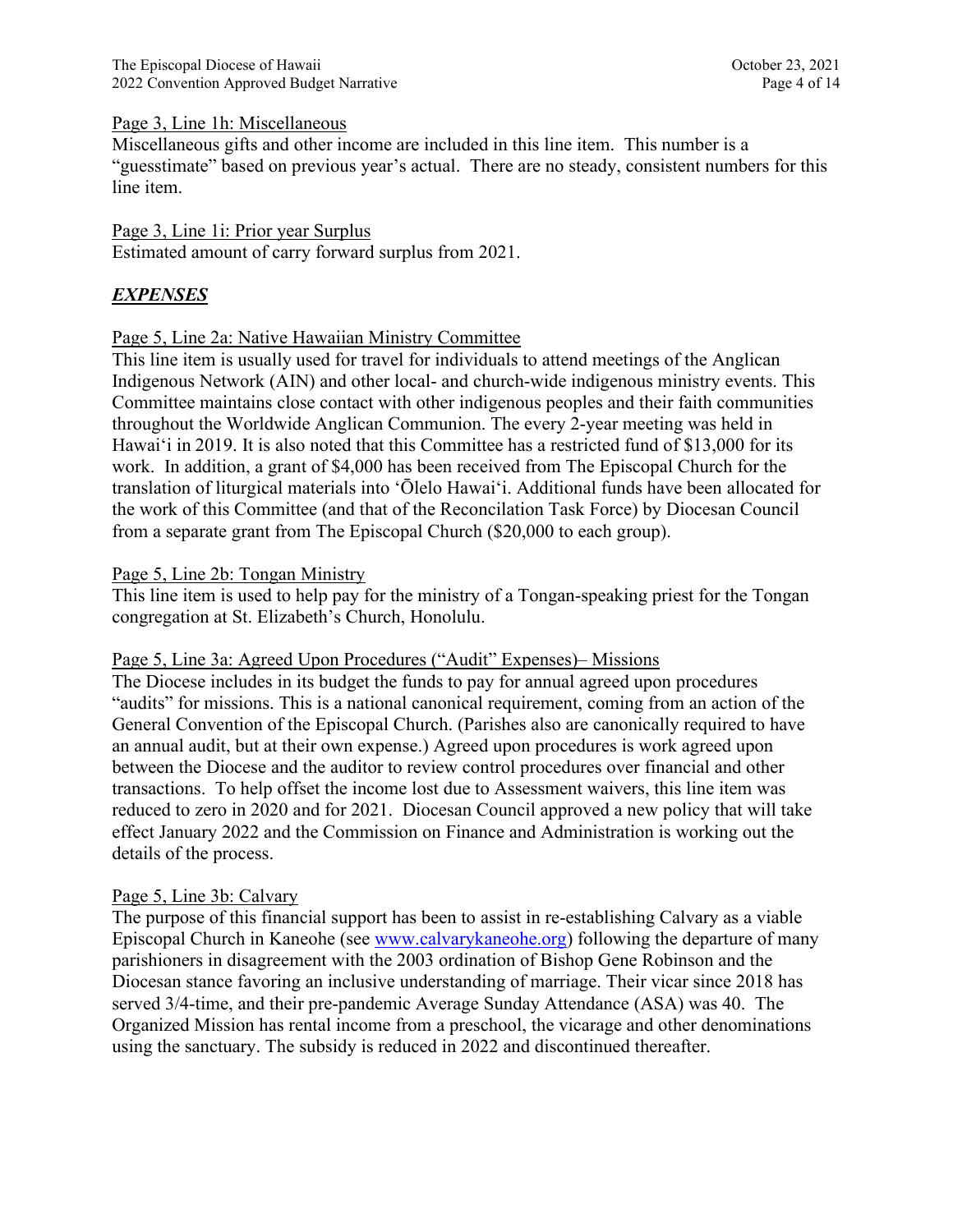### Page 5, Line 3c: Grace, Moloka'i

This line item supports the ministry of Grace Church on Moloka'i. The Council has determined that this is an essential ministry of the Diocese of Hawaiʻi. Council encourages other churches in the Diocese to greater engagement with Grace Church, including urging support of their thrift shop and consciously visiting the congregation when possible (see [www.gracechurchmolokai.com\)](http://www.gracechurchmolokai.com/). No increases are projected for the future.

## Page 5, Line 3d: St. Jude's, Ocean View

St. Jude's is self-supporting, and no longer needs assistance.

## Page 5, Line 3e: Hālau Wa'a Church Plant (Formerly Known as "West O'ahu")

Hālau Wa'a Episcopal is a new mission, started in 2020, serving the 120,000 spiritual seekers in the Honouliuli ahupua'a (Kapolei, Ewa Beach, and Makakilo). The mission is developing a New Episcopal Community template of wa'a (small group ministries) empowering each member's spiritual journey by bringing God's word into everyday activities. The individual wa'a gather for renewal, community, and worship as Hālau Wa'a Episcopal. The funds are largely used for the compensation of the Missioner, the Rev. Mark Haworth. The Episcopal Church in Hawaiʻi owns land near Kapolei Elementary School (13a). It should be noted that this land may or may not be used for established congregation, but is an assest of the Diocese for development in the region. All compensation was frozen in 2021 at 2020 levels. This line assumes a 3% increase.

## Page 5, Line 4a: Camp Mokulēʻia

Camp Mokulēʻia (see [https://www.campmokuleia.org\)](https://www.campmokuleia.org/) operates as a subsidiary of the Diocese. Programs include summer camps consisting of a high school program, a middle school program, and a shorter elementary school (entering grades 4-6) program. In addition, there have recently been new initiatives: (1) Camps on neighbor islands and sites on Oʻahu outside of the Camp, and (2) youth events. The Camp faces opportunities and challenges as the pandemic subsides. The budget includes an allocation of \$70,000 for the ongoing maintenance and programs of the Camp. This is the minumium support Diocesan Council has discerned that the Diocese should provide to show commitment to this ministry. These funds provide support for the mission of the Diocese as a whole through our Camp.

### Page 5, Line 4b: Christian Formation

Christian formation is most effectively done on the congregational level, but this line item helps to support those efforts by funding Diocesan membership fees for programs such as Education for Ministry (EfM) and Godly Play. Training for clergy and lay leaders is funded elsewhere in this budget (6c).

## Page 5, Line 4c: Diversity Training

This funding is to assist in diversity training, communication, and resource development for congregations and individuals. The training was mandated by resolution of the General Convention. Based on the promises in our Baptismal Covenant to "seek and serve Christ in all persons, loving [our] neighbors as [ourselves]" and to "respect the dignity of every human being," we must seek to create dialogue on racism; to facilitate respect for diversity; and to promote healing, reconciliation, and transformation in our members and institutions. The Reconcilation Task Group has begun this work. Additional funds have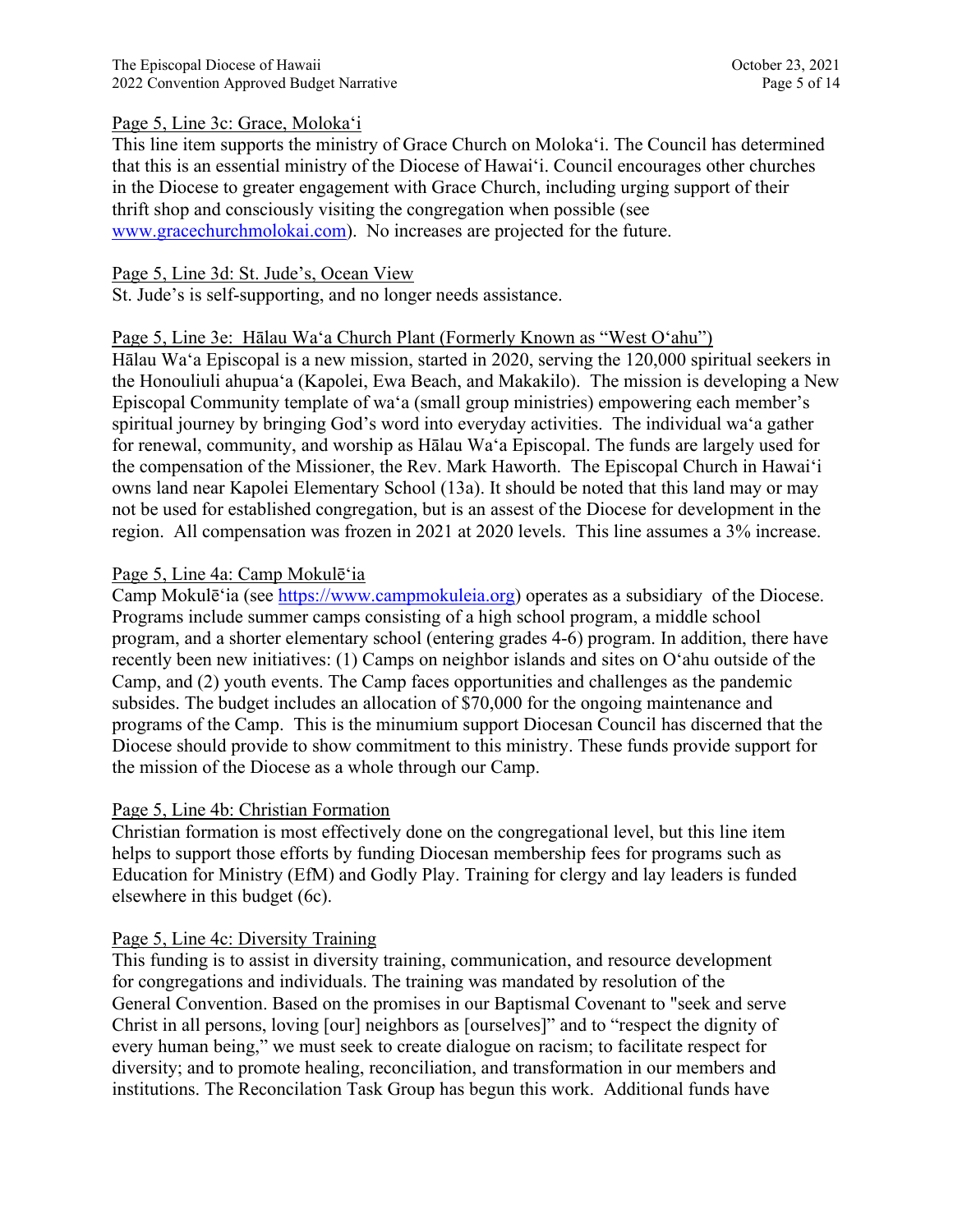been allocated for the work of this Task Group (and that of the Native Hawaiian Ministry Committee) by Diocesan Council from a grant from The Episcopal Church (\$20,000 to each group).

## Page 5, Line 4d: EYE Travel Fund Reserve

Every three years, there is a nation-wide Episcopal Youth Event. The last one was July 10-14, 2017 on the campus of the University of Central Oklahoma in Edmond. The event has been canceled for this triennium because of the pandemic. It is the Diocese's policy to fund onethird of the cost, while expecting congregations and individuals to support the balance. This amount will go into the reserve fund for the next EYE just as the Diocese reserves funds each year for General Convention. There are currently funds available for the next EYE and the \$100 in this line item is to hold a place in the budget for the future.

## Page 5, Line 4e: Planned Giving

This funding is to help congregations encourage members and friends to remember the Church in their wills or estate plans. The Diocese offers a program of education for congregations' leaders and direct support for congregations, and works with the Episcopal Church Foundation (ECF) on marketing, training, and gift planning. This line item also funds Hoʻike Ulu Legacy Society events that honor good stewards who have remembered their congregations, the Diocese, or another ministry in their wills or estate plans.

# Page 5, Line 4f: Safe Church Training

This line item funds training required by General Convention resolutions and by Diocesan policy for educating church leaders and volunteers about sexual misconduct and to promote a Safe Church environment. In 2017, the Diocese moved to individual online training. The online training is less costly than hiring local trainers. At the 2019 Annual Meeting, the budget was amended to increase the funding to allow for in-person training for those for whom online training is difficult. The pandemic made in-person trainings impossible. The policy and program will need to be reviewed and revised by Standing Committee. (See https:/[/www.episcopalhawaii.org/safe-church-](http://www.episcopalhawaii.org/safe-church-) trainings.html)

## Page 5, Line 4g: St. Andrew's Schools: Chaplain Support (PT)

Because St. Andrew's School is on land owned by the Episcopal Church in Hawaiʻi, it is essential that a qualified Episcopal Chaplain be in place to liaison with the Diocese and the Cathedral. To ensure the Chaplain is compensated at the same rate as those serving at congregations, the Diocesan Council has in the past decided to help St. Andrew's Schools with the Chaplain's compensation package. The current Chaplain, the Rev. Cn. Heather Patton-Graham, is also the Provost and Canon Residentiary of the Catherdal. Therefore, one-third of her compensation is provided by the Schools and two-thirds by the Cathedral. The Diocese is no longer supporting her compensation and this line is not needed in the 2022 budget.

# Page 5, Line 4h: Diocesan Youth Missioner (PT)

The Rev. Jar Pasalo was hired in 2020 using funds from the Rev. George W. MacCray Fund that is designated by Council for youth and young adult ministries. This is a part-time position whose primary purpose is to support congregations in their individual ongoing Youth  $(7<sup>th</sup>$  to  $12<sup>th</sup>$ grade) and college campus programs, and to help create a network of youth and youth workers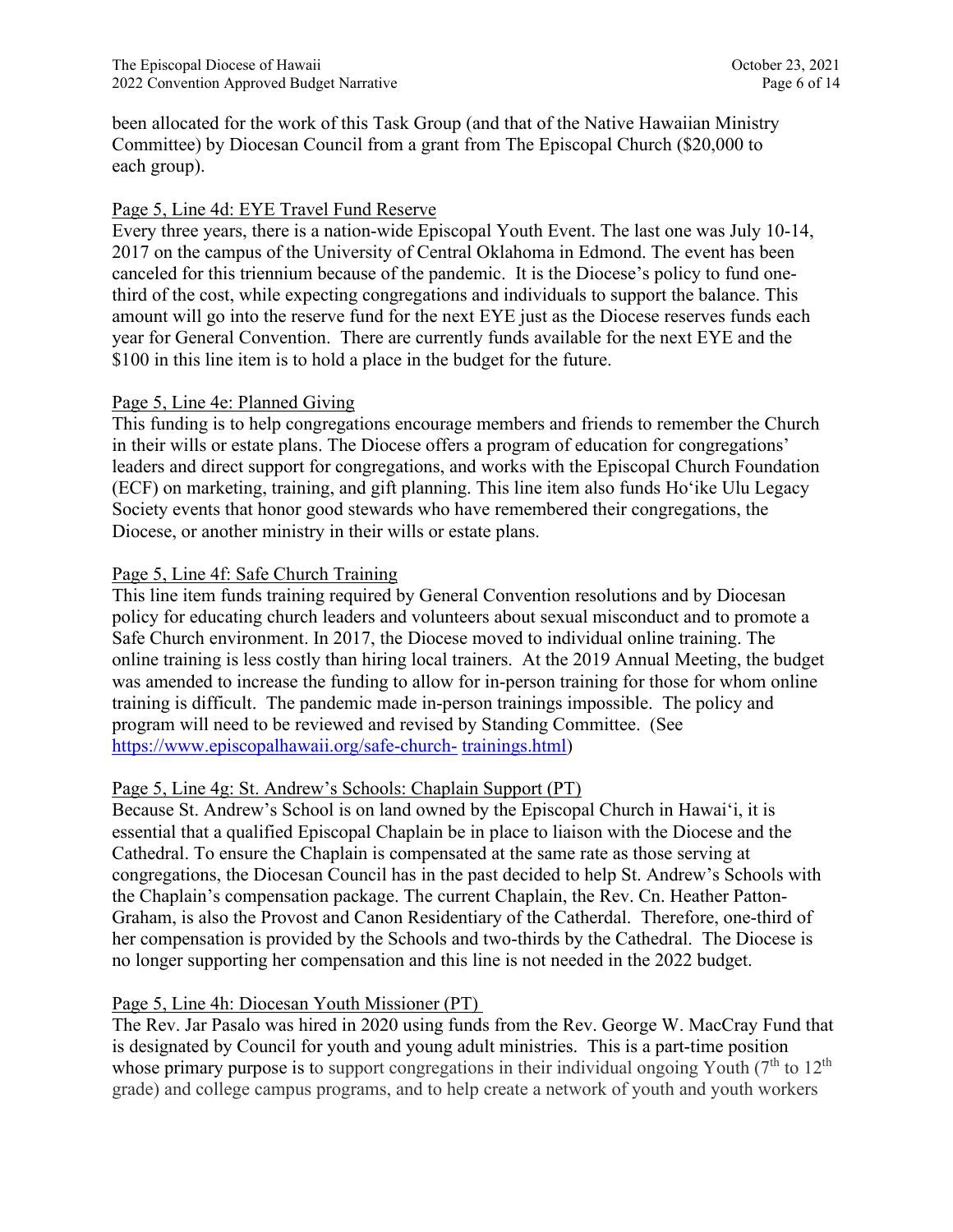and a feeling of community within the Diocese in cooperation with the Diocesan Youth Ministry Design Team. This position is largely funded by the Rev. George W. MacCray Fund. All compensation was frozen in 2021 at 2020 levels. This line assumes a 3% increase for 2022.

## Page 5, Line 4i: Diocesan Youth Ministry - Program

These funds provide basic financial support for Diocesan Youth program and activities in 2022 as we come out of the pandemic.

# Page 6, Line 5a: A Cup of Cold Water

A Cup of Cold Water (ACCW) is a community-based Care-Van outreach program on the island of Maui, formed by a group of committed Episcopalians from all Maui congregations. Like Camp Mokulēʻia and St. Andrew's Schools, ACCW is a subsidiary of the Episcopal Church in Hawaiʻi. The program uses the care-van to deliver essential food, hygiene and clothing items throughout the island. With a strong volunteer base from the Episcopal Churches on Maui, the program is growing and now includes other churches and other religious communities. (See [www.episcopalhawaii.org/a-cup-of-cold-water.html\)](http://www.episcopalhawaii.org/a-cup-of-cold-water.html))

# Page 6, Line 5b: Ecumenical/Interfaith Relations

This line item supports efforts to build relationships with, and community among, other faiths through shared communication and participation in the areas of faith-based, spiritual, and social issues aligned with the mission of our Diocese. Institutional membership in The Interfaith Alliance Hawaiʻi (TIAH) is part of this support. The budget also includes funds for Pacific Health Ministries and the Samaritan Counseling Center.

# Page 6, Line 5c: Prison Chaplaincy (PT)

This line item is to provide compensation for a part-time chaplain, the Rev. Kaleo Patterson, towards the development of an active prison ministry in the State of Hawai'i, Department of Public Safety (all islands), the Federal Detention Center in Honolulu, and the Saguaro Correctional Facility in Arizona. Most prison chaplaincy activity and programs take place on O'ahu, where most of the incarcerated are processed upon entry into the system, and released or transferred to facilities on neighbor islands, or Saguaro, Arizona. All compensation was frozen in 2021 at 2020 levels. This line assumes a 3% increase for 2022.

# Page 6, Line 5d: Prison Ministry - Program

This line item provides funds to support prison chaplain & ministry expenses required to provide oversight of all prisons in Hawai'i and Saguaro Correctional in Arizona, and the Federal Detention Center in Honolulu, utilizing volunteers and local churches, community partnerships, program and curriculum development, printing, materials, and supplies needed for: Makahiki Classes and Ceremonies, Baibala English/Hawaiian Language Classes, Hawaiian Bibles, Episcopal Holy Eucharist and other Services, and special programs, Reentry Bacpacs, reentry services, and support, such as cell phones, housing assistance, and Holo bus passes, other travel assistance, and alms, which provide a continuity of prison ministry and pastoral care from in-prison to community reentry. The Diocesan Council views this as an important living out of the gospel, "…I was in prison and you visited me." (Matthew 25:36 NRSV) Here is also the understanding that we are called "…to bring good news to the oppressed, to bind up the brokenhearted, to proclaim liberty to the captives, and release to the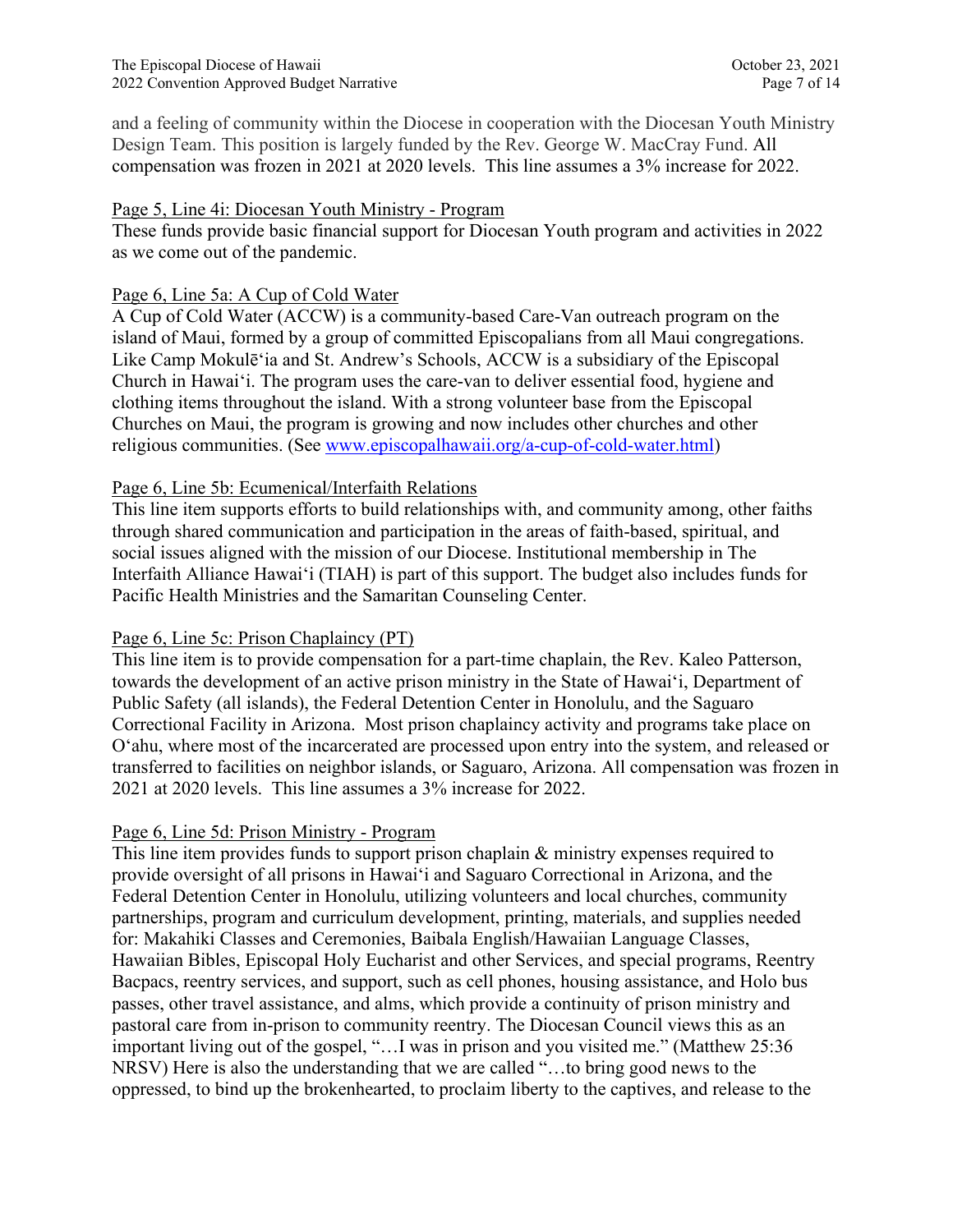prisoners. (Isaiah 61:1 NRSV)

Page 6, Line 6a: Lay Leadership Development See line 6c.

Page 6, Line 6b: Clergy Leadership Development See lines 6c and 6d.

### Page 6, Line 6c: Leadership Development

This is for training and/or conferences for clergy and lay leadership (including wardens, vestry members, bishop's committee members, and treasurers) events like "Spring Training," "Education Day" and other special events.

### Page 6, Line 6d: Clergy Retreat

This for an annual clergy retreat and a one day lecture.

### Page 6, Line 6e: Curacy Support

This line provides funds for the opportunity for newly graduated seminarians from the Diocese to return to Hawaiʻi after ordination. The intent is to make it possible for newly ordained seminary graduates from Hawaiʻi to serve at least two years under the mentorship of an experienced priest. There are currently no compensated curacies.

### Page 6, Line 6f: Curacy Support Reserve Fund

This line funds a reserve to support Curacies (see Line 6e) without causing an undue burden on future budgets when the funds are needed.

### Page 6, Line 6g : Commission on Ministry (COM)

This line item includes expenses such as:

- Psychological testing and background checks for those in the ordination process (both of which are required by church canon) and background checks for candidates for positions as priests in mission congregations.
- Any costs associated with the training and licensing of laypersons to the licensed ministries spelled out in Title III of the Canons of The Episcopal Church.
- The cost of various books, periodicals, and other resources intended to promote leadership or ministry development and discernment throughout the Diocese.

### Page 6, Line 6h: Waiolaihuiʻia School for Ministry, The Diocesan Local Ordination and Licensed Lay Ministry Formation Program

Waiolaihuiʻia is Hawai'i's program for licensed lay ministries and those being formed for ordination to the priesthood or vocational diaconate. 2022-2024 is projected to be funded by a donor-restricted reserve fund. This program is intended to provide training and formation for mature persons, established in the local life of Hawaiʻi, for whom the disruption and cost of mainland seminary is not feasible. Ordination-track individuals have the flexibility and stability to serve a congregation. Ordination-track graduates of Waiolaihuiʻia are expected to meet all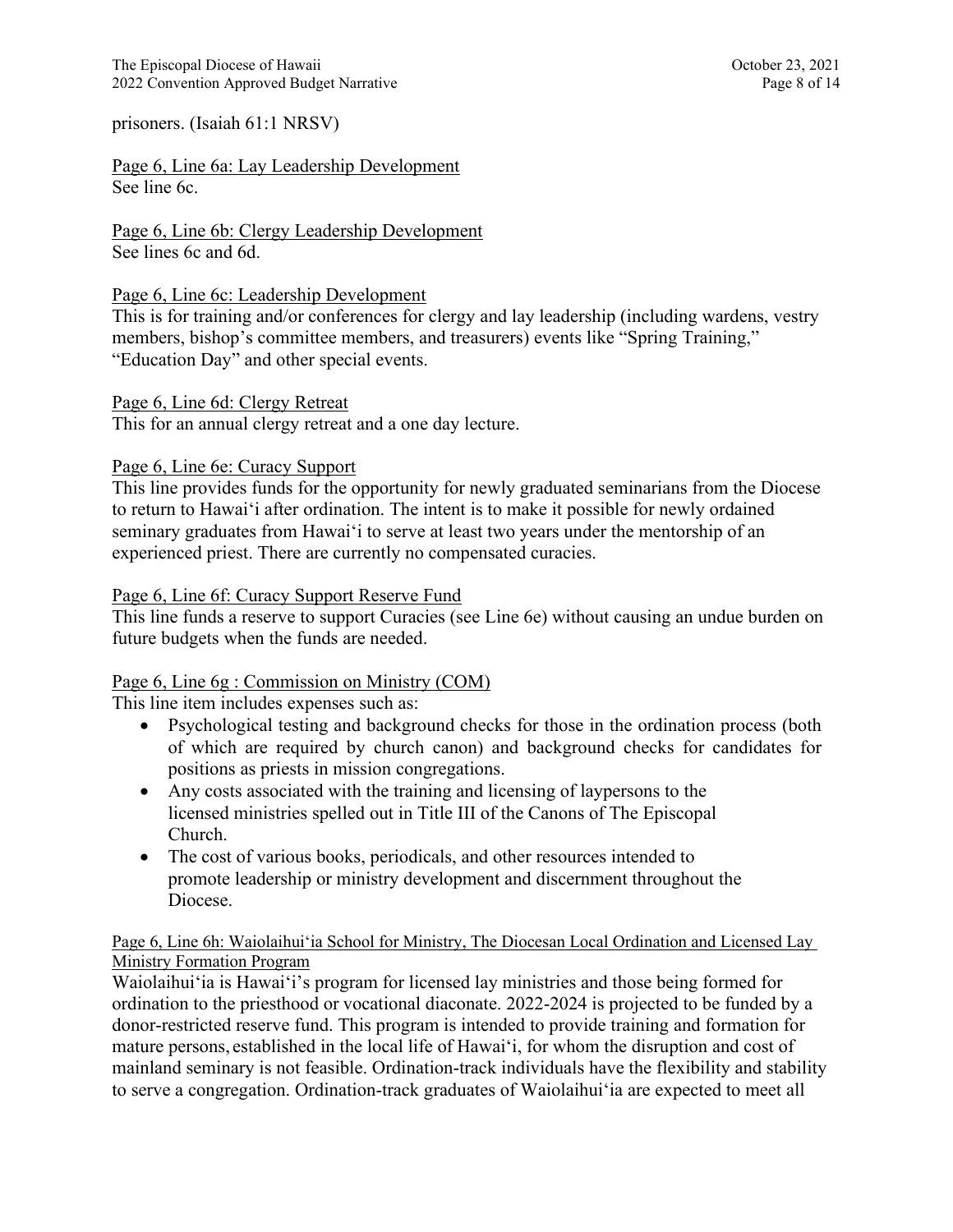canonical requirements for ordination. For the Ordination-track, there is a one- year preparatory program followed by the three-year Waiolaihuiʻia. There are currently 3 students in the 2021- 2022 academic year and 10 in the ordination-track preparatory program. The licensed lay ministry tracks are currently in development.

# Page 6, Line 6i: Waiolaihui'ia Academic Dean (PT)

This represents the compensation and benefits paid to the Academic Dean, the Rev. Haaheo Guanson, who oversees the Waiolaihui'ia formation program. All compensation was frozen in 2021 at 2020 levels. This line assumes a 3% increase for 2022.

# Page 6, Line 7a: Bishop's Emergency Grants

These monies are used to help fund congregations with unplanned/unforeseen expenses such as retaining walls, sewer systems, plumbing, electrical, technology upgrades during the Pandemic, etc. and ministries that support the vision and goals of the Episcopal Church in Hawai'i. These grants of up to \$3,000 can be approved by the Bishop and grants over \$3,000 must be approved by Diocesan Council on the recommendation of the Bishop. This line item is being significantly reduced in response to some of the income reductions (lower assessment, onemonth waiver, and reduced draw from endowments) for 2022.

# Page 7, Line 8a: Bishop

This line item includes the compensation and benefits (such as health insurance and pension) for the Bishop Diocesan, the Rt. Rev. Robert Fitzpatrick. All compensation was frozen in 2021 at 2020 levels. This line assumes a 3% increase for 2022.

# Page 7, Line 8b: Bishop's General Convention Travel Reserve Fund

This line item provides the annual allocation to a reserve fund to be held over three years to support the travel and meeting costs for the Bishop and his spouse to attend the triennial General Convention of the Episcopal Church. There is currently enough in reserves for the 2022 General Convention (postponed from 2021). The next General Convention is scheduled for 2024.

# Page 7, Line 8c: Hospitality

This supports the Bishop's ministry of hospitality. As part of his episcopal responsibilities, he exhibits Hawaiʻi's aloha spirit and hosts individuals and groups, reciprocates hospitality, and develops partnerships. This also includes funding for the Bishop to support the fundraising activities of the entities on whose board of directors he serves by virtue of the office (St. Andrew's Schools, ʻIolani School, Seabury Hall, and Camp Mokulēʻia). Due to the pandemic cost savings in 2020, the Bishop resigned his membership to the Pacific Club (historically, bishops have been a member). There is current no plan for the membership to be renewed.

# Page 7, Line 8d: Key Person insurance

This line item pays for the insurance premium for the Bishop's life insurance benefitting the Diocese in the event of the Bishop's death.

## Page 7, Line 8e: Travel and Continuing Education

This covers the Bishop's and spouse's travel expenses (transportation, meals, lodging, etc.) for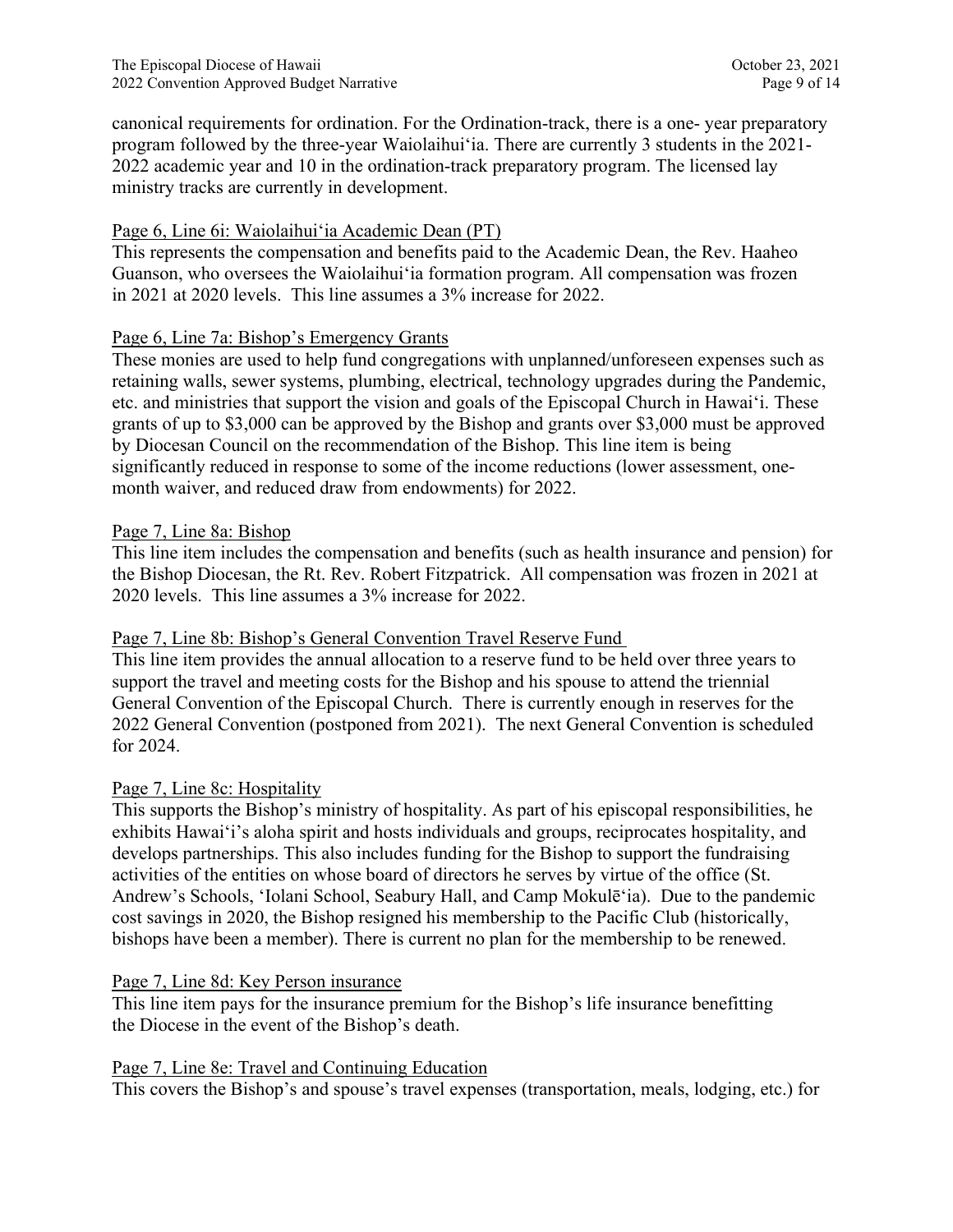church visitations, meetings, conferences, etc.). It also covers the Bishop's continuing education.

### Page 7, Line 8f: Lambeth Conference Travel Reserve Fund

This line item funds a reserve to pay for the Bishop's and spouse's attendance at future Lambeth conferences. The amount in the reserve account (Lambeth Conference Travel Fund) is approximately \$29,000+\$13,583 in prepaid expenses. The prepaid expenses are nonrefundable payments from the postponed Conference in 2020, such as airfare which can be used for the rescheduled Conference in July 2022. The current funding is to prepare for the next Lambeth Conference.

Page 7, Line 8g: Future Bishops' Transition Reserve Fund (formerly known as Election Process Fund) This line item funds a reserve to cover the costs of transitions of future bishops. The amount in the reserve account (Election Process Fund) as of March 2021 was approximately \$263,000.

### Page 7, Line 9a: Executive Assistant to the Bishop

This line item includes the compensation and benefits (health insurance, pension, etc.) for the Bishop's Executive Assistant, Ms. Denise Esposito. The Executive Assistant provides administrative support to the Bishop and the Diocese. All compensation was frozen in 2021 at 2020 levels. This line assumes a 3% increase for 2022.

Page 7, Line 9b: Accountant

This position was eliminated in the recent DSC reorganization.

### Page 7, Line 9c: Business Manager

This position was eliminated in the recent DSC reorganization.

### Page 7, Line 9d: Canon to the Bishop (formerly known as Canon for Congregational Life and Leadership

This line represents the compensation and benefits (such as health insurance and pension) for the Canon to the Bishop, the Rev. Cn. Sandy Graham. This staff position is both the Executive Officer and focuses on working with regions and congregations to equip leaders (lay and ordained) to engage in God's mission in these islands. Particular focus is given to congregational development, stewardship, and formation (especially as it strengthens lay and clergy leaders and advances the mission of the Church to make disciples.) This staff person will also encourage and help equip congregations to establish alternative Christian communities and reach new populations. All compensation was frozen in 2021 at 2020 levels. This line assumes a 3% increase.

Page 7, Line 9e: Office Support (Part-time) All compensation was frozen in 2021 at 2020 levels. This line assumes a 3% increase for 2022.

Page 7, Line 9f: Treasurer and Planned Giving Officer This paid position will be eliminated upon the retirement of Peter Pereira in late 2021. The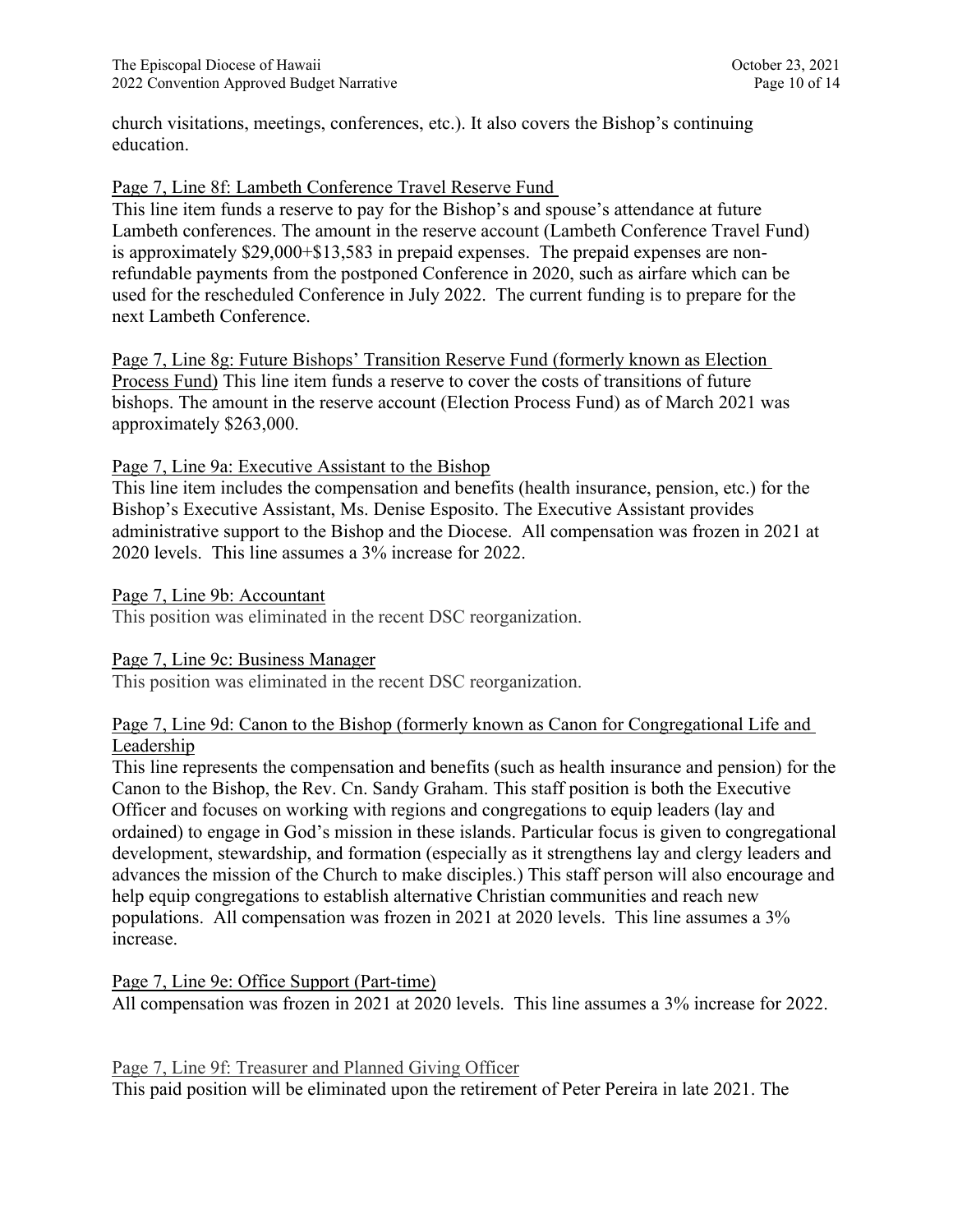selection of a volunteer Diocesan Treasurer is in process.

### Page 7, Line 9g: Controller

This line item represents the compensation and benefits (health insurance, pension, etc.) for the Diocesan Controller, Mr. Danny Casey. The Controller performs the following tasks and functions: Accounts Payable, General Ledger, Preparation of financial statements and reports, work with diocesan treasurers so they can report to governance bodies, non-diocesan grants support to churches, bank liaison, loans, audit preparation, church financials / financial section Parochial Reports review. DSC liaison to Commission on Investments and Commission on Finance and Budget.

## Page 7, Line 9h: Financial Support Administrator

This line item covers the compensation and benefits (health insurance, pension, etc.) for a new position created by the recent DSC reorganization which performs the following tasks and functions: Process payroll for Missions and TECH, office support to Commissions on (1) Finance and Budget; (2) Property and Insurance; (3) Investments, billing statements, accounts receivable.

### Page 7, Line 9i: Operations Manager

This line represents the compensation and benefits (health insurance, pension, etc.) for the Operations Manager, Ms. Rae Costa. This position is responsible for the following tasks and functions: Insurance, licenses and leases of congregations, diocesan property issues and contracts, human resources, DSC operations. DSC liaison to Commission on Finance and Budget and Commission on Property and Insurance.

### Page 7, Line 9j: Communications & Event Coordinator

This line item covers the compensation and benefits (health insurance, pension, etc.) for a new position created by the recent DSC reorganization which performs the following tasks and functions: E-Chronicle, website, social media, special notices and/or announcements, special events and activities, and coordination of the Annual Meeting.

### Page 7, Line 10a: Archives

This line item covers the cost to maintain the archives for the Diocese of Hawaiʻi, including archival supplies, pest management, reproduction of images from other institutions, exhibits, and attendance by our volunteer Diocesan Historiographer at a professional development conference. The current archives location is too small. Plans are being made to move the Archives into the Diocesan Conference Room.

### Page 7, Line 10b: Audit Expenses – Diocese

This line item covers the cost of contracting with a certified public accounting firm to conduct an audit of the Diocesan financial records and to prepare a report as annually required by the Canons of the Episcopal Church.

### Page 7, Line 10c: Chancellor's Expenses

This line item allows the Chancellor to participate in the Western Chancellors' Conference, and provides access to a computer research service and certain publications in support of the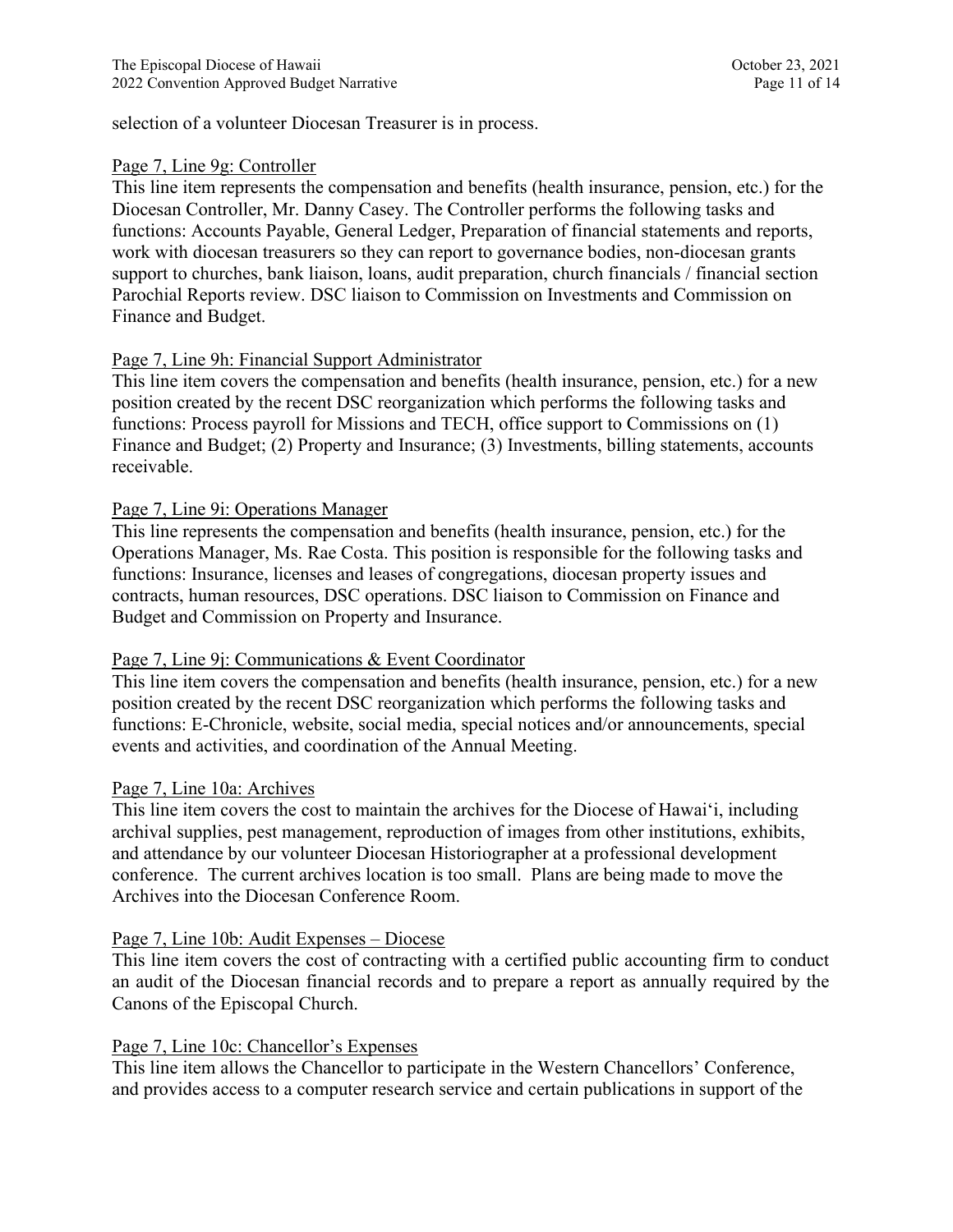legal assistance that the Chancellor gives to the Diocese and its congregations and institutions.

### Page 7, Line 10d: Church Internet/Website support

This line item provides partial assistance with the costs of maintaining the websites for Churches.

### Page 7, Line 10e: Contract Communications Services

This covers the contract for the Editor of the e-Chronicle and Webmaster of the Diocesan website. Increase is to bring this more in line with market rates. NOTE: This amount does not cover contractor's work for individual churches

### Page 7, Line 10f: CPA Contract Services

This line item covers outsourced CPA services needed as a consequence of in-house CPA Peter Pereira's retirement in late 2021.

### Page 7, Line 10g: Diocesan Convention

This line item covers unreimbursed costs of holding the Annual Meeting of Diocesan Convention, including venue costs, supplies, materials, and postage. This cost is net of registration fees/meals.

### Page 7, Line 10h: Directors & Officers Insurance

This is used to pay the premiums for liability insurance for The Episcopal Church in Hawaiʻi from errors and omissions by its directors, officers and volunteers. The insurance premium is based on claims experiences and market conditions.

#### Page 7, Line 10i: General Convention Deputy Support Reserve Fund

This line item provides the annual allocation to a reserve fund to be held over three years to support the eight deputies (four clergy and four lay), the first alternate for clergy, and first alternate for lay from our Diocese who attend the triennial General Convention of the Episcopal Church. The next one was scheduled for July 2021, but has been postponed (because of the pandemic) to July 2022 in Baltimore, Maryland. The next General Convention following 2022 is currently scheduled for 2024 (and will include the election of a new Presiding Bishop).

### Page 7, Line 10j: Legal and Related Expenses

This represents legal, ethical, Disciplinary Board, and related costs incurred by the Diocese. Unexpended funds from this line item up to \$5,000 per year will be set aside as a reserve to cover potential future legal expenses.

### Page 7, Line 10k: Office Expenses

This line item includes telephone, copying costs, equipment maintenance, subscriptions, postage, equipment purchase, supplies, etc.

### Page 7, Line 10l: Property - Cluett

The Diocese owns the Cluett apartments located on Queen Emma Square. Management of the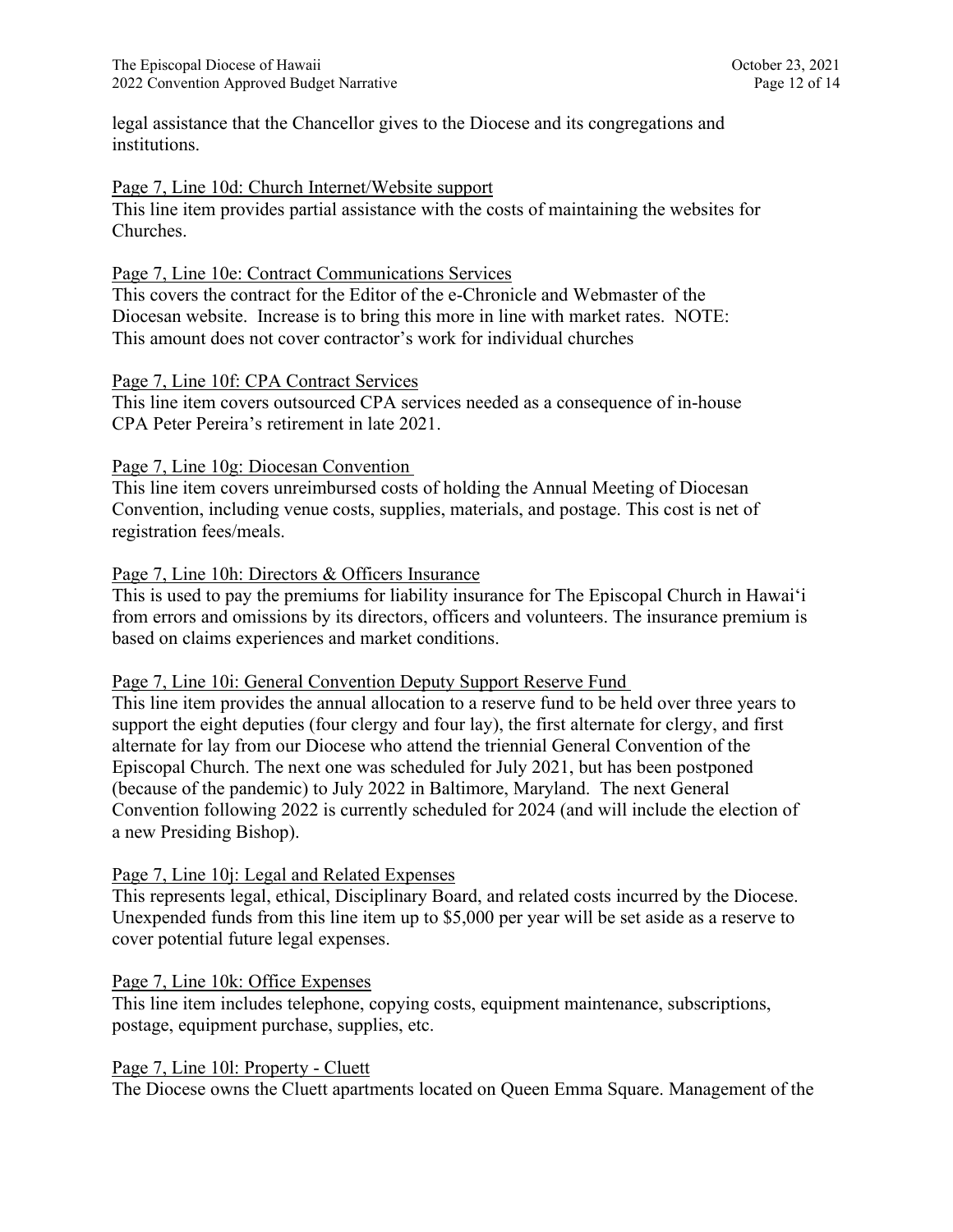apartments is contracted out to a property manager. Research into demolishing the building (and possibly replacing with landscaping and/or parking) are in the works, so this budget is assuming 6 months of expenses.

## Page 7, Line 10m: Property - Diocese

This account covers expenses related to Queen Emma Square, such as general liability and umbrella insurance and the cost of maintenance of the trees on the Diocesan parking lot.

### Page 7, Line 10n: Property Taxes – Cluett Apartments and Parking Lot

This line item pays the property taxes on the parking lot and the Cluett apartments rented for income by the Diocese.

### Page 7, Line 10o: Province VIII Quota

This line item funds the voluntary assessment the Diocese pays to the Province. Hawaiʻi is part of Province VIII of the Episcopal Church, and this is the amount the Diocese pays to help with Provincial programs and administration.

Page 7, Line 10p: Staff Continuing Education This line item covers the cost of continuing education for the Diocesan Support Center staff.

### Page 7, Line 10q: Storage

This budget item covers the cost of storing records in a secure, off-site location due to space limitations in current office quarters.

### Page 7, Line 10r: Technology Support

Included in this line item is the contract for outsourced IT support, software, computer upgrades and the purchase of needed technology.

### Page 7, Line 10s: The Episcopal Church Quota (Assessment)

This funds the assessment the Diocese pays to The Episcopal Church nationally to contribute toward its work and ministry. The 2022 assessment is 15% of the 2020 Diocesan income, which includes parochial giving, unrestricted operating investment income, and restricted investment income used to pay operating expenses, minus a \$140,000 exemption. The Diocese of Hawai'i always pays the full ask amount of the General Convention.

### Page 8, Line 11a: Memorial Building Capital Reserve Fund

This line item funds the Diocesan Capital Reserve to share costs of capital improvements of the Memorial Building (for example, the roof), where the Diocesan Support Center is housed.

Page 8, Line 11b: Diocesan Office Cleaning Expenses This budget item covers the cost for cleaning of the Diocesan Support Center.

Page 8, Line 11c: Security Shared with the Queen Emma Square This is the Diocese's portion of the cost of maintaining security for Queen Emma Square.